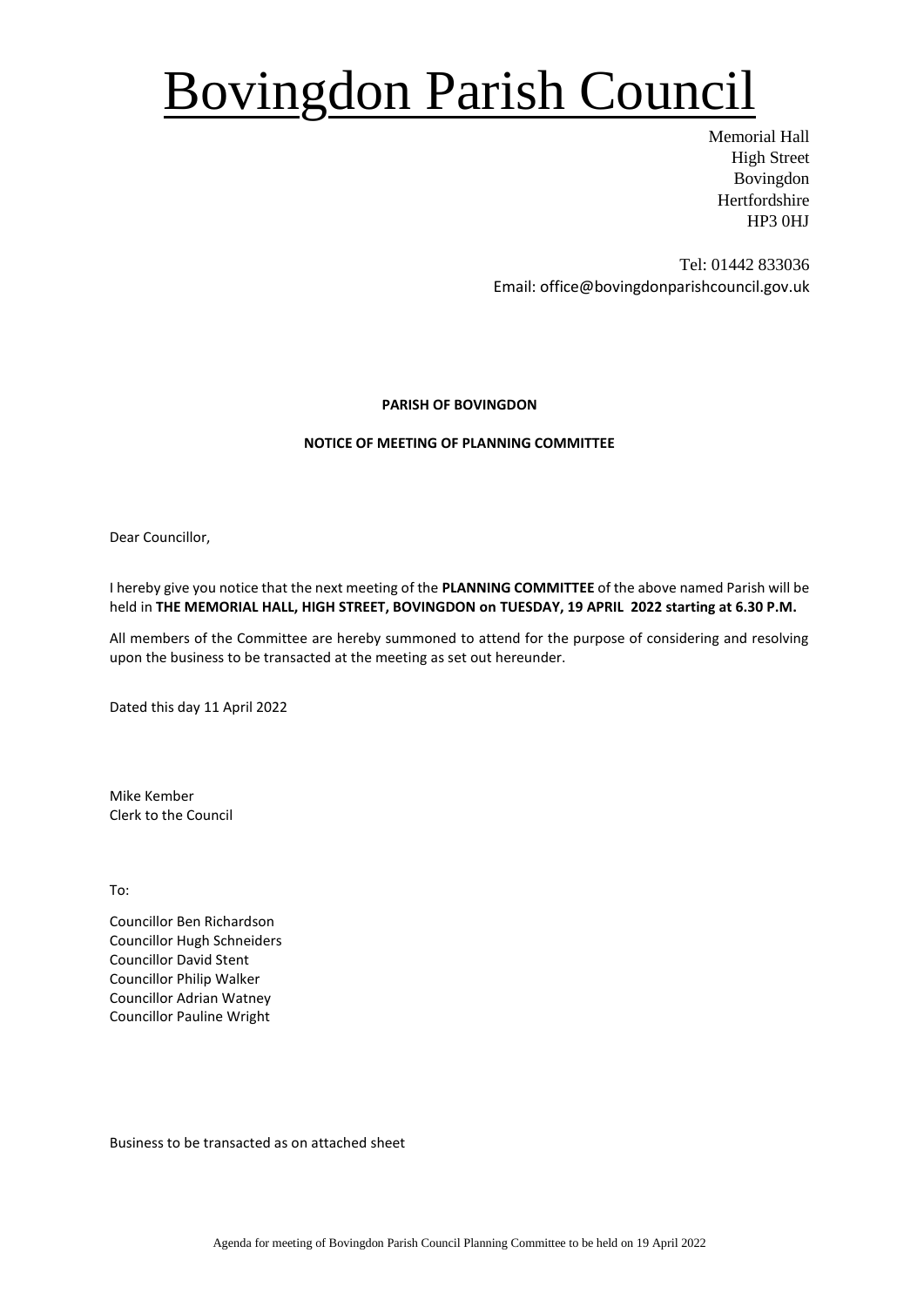# Bovingdon Parish Council

Memorial Hall High Street Bovingdon **Hertfordshire** HP3 0HJ

Tel: 01442 833036 Email: office@bovingdonparishcouncil.gov.uk

### **TO ALL MEMBERS OF THE PLANNING COMMITTEE**

You are hereby summoned to the Meeting of the Planning Committee to be held in The Memorial Hall, High Street, Bovingdon on Tuesday, 19 April 2022 starting at 6.30 p.m. to transact the business set out in the attached agenda:

#### **AGENDA**

- 1. Apologies for Absence Councillor David Stent
- 2. Declaration of Interests linked to any of the items
- 3. Minutes of the Planning Committee meeting held on 28 March 2022
- 4. Matters arising from the Minutes of the Planning Committee meeting held on 28 March 2022
- 5. To consider the Parish Council's response to the following Planning Applications:
	- 5.1 22/00853/FUL Two Bays, Long Lane Addition of Basement to existing Planning Permission reference 20/00419/FUL (Demolition of existing bungalow, retention of existing shed and construction of new dwelling and garage)
	- 5.2 22/00898/FUL Dudley Cottage, 12 Dudley Close Construction of one new three-bedroom dwelling. (amended scheme)
	- 5.3 22/00995/TPO 9 Hawkins Way Felling of ash tree
	- 5.4 22/00882/FHA Greymantle, Hempstead Road Demolition of garage, side extension and loft conversion to create larger dwelling
	- 5.5 22/00883/LDP Greymantle, Hempstead Road Construction of 2 outbuildings
	- 5.6 22/00869/FHA Greymantle, Hempstead Road Construction of two outbuildings
	- 5.7 22/00856/FUL 71 Green Lane Construction of 3 bedroom detached dwelling
	- 5.8 22/01021/LDP 26 Eastnor Operations to convert the existing roof loft for habitable accommodation, Rear Roof Dormer Extension and installation of Skylights in the existing main roof
	- 5.9 22/00424/LBC Primrose Cottage, 44 Chipperfield Road Creation of drop kerb and driveway
	- 5.10 22/00423/FHA Primrose Cottage, 44 Chipperfield Road Creation of drop kerb and driveway
- 6. To note the outcome of planning applications considered by Dacorum Borough Council:
	- 6.1 22/00272/FHA 7 Newhouse Road Proposed Single Storey Rear Extension and Front Porch GRANTED (BPC Support)
	- 6.2 22/00145/ROC Felden Wood, Longcroft Lane Removal of condition 6 (permitted development rights) attached to planning permission 4/01512/05/FUL (Demolition of existing dwelling and garage. Construction of replacement dwelling and garage and formation of new Drive.) – GRANTED (BPC No comment)
	- 6.3 21/04727/ROC 8 Hyde Meadows Variation of condition 3 (materials) attached to planning permission 21/03182/FHA – Single storey front extension, two storey side extension and rear dormer – GRANTED (BPC No comment)
	- 6.4 22/00305/UPA Meadow Farm, Shantock Lane Construction of additional storey to 9m Application Withdrawn (BPC Object)
	- 6.5 22/00343/OTD Cottingham Farm, Flaunden Lane Roof mounted solar array Prior Approval Not Required